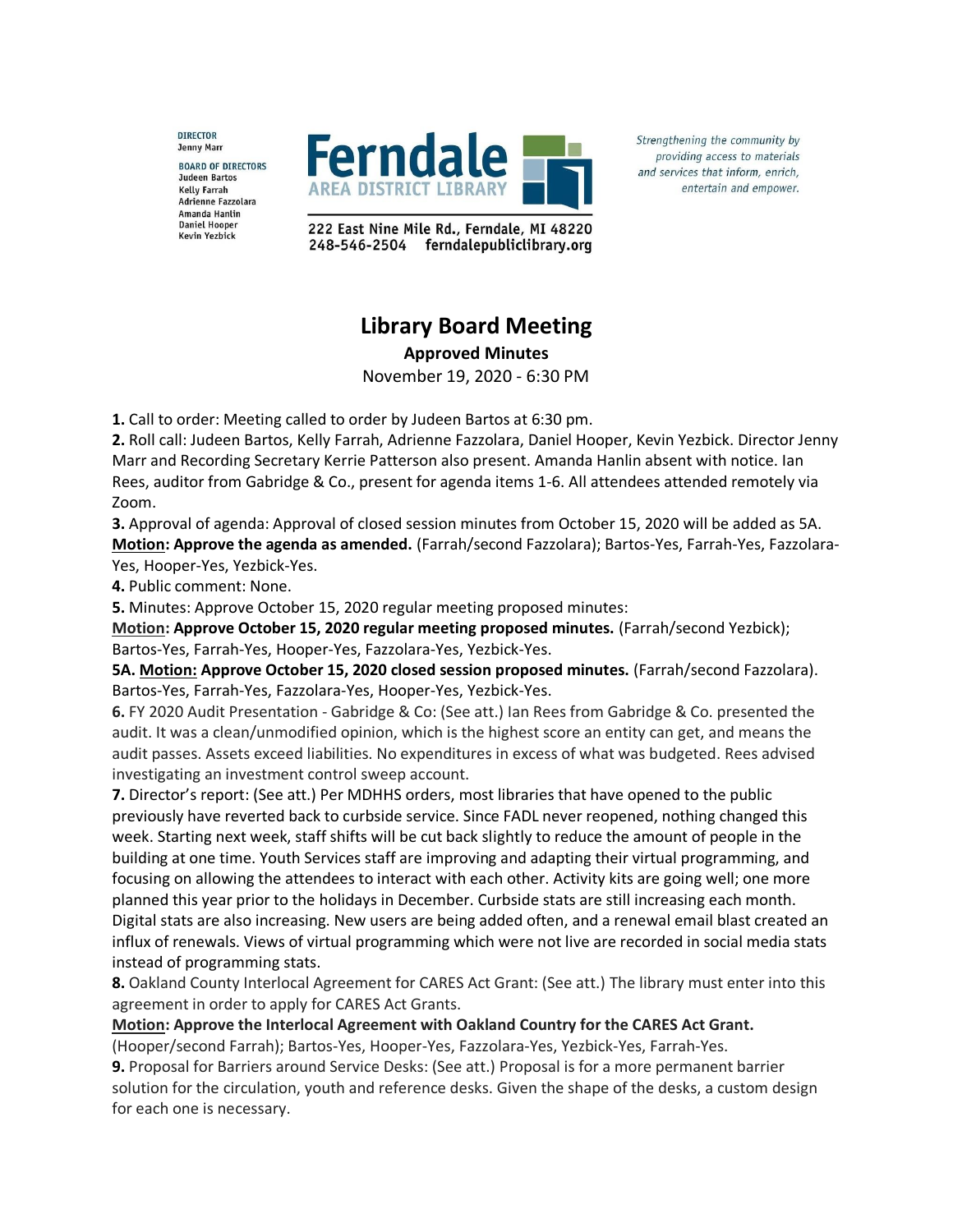**Motion: Approve barriers around the 3 services desks up to \$23,500 expenditure.** (Yezbick/second Fazzolara). Bartos-Yes, Farrah-Yes, Fazzolara-Yes, Hooper-Yes, Yezbick-Yes.

**10.** Proposal for Shelving for Upper Storage Areas. (See att.) The shelving is meant to last a lifetime, and will include a locked cabinet for confidential records, in addition to storage for records that must be kept for a certain number of years, labeled with the date they can be destroyed. Also includes additional shelving for larger storage containers and carpet squares. Deal through MIDeal.

**Motion: Approve the purchase of shelving for the upper storage area at \$11,694.73***.* (Fazzolara/second Farrah). Bartos-Yes, Farrah-Yes, Fazzolara-Yes, Hooper-Yes, Yezbick-Yes.

**11.** Acceptance of expenditures and finance reports for the month of October: State of Michigan will roll out a new uniform chart of accounts; the library may have to break down the "supplies" budget further, which will require new account codes and a budget amendment in the future.

**Motion: Acceptance of expenditures and finance reports for the month of October.** (Yezbick/second Hooper); Yezbick-Yes, Hooper-Yes, Fazzolara-Yes, Farrah-Yes, Bartos-Yes.

**12.** Board vacancy discussion: Marr and assistant director Darlene Hellenberg have the application form ready. Board consensus to put out the press release and application form to the public on Saturday, November 21<sup>st</sup>. There will also be a social media post and press scheduled for Saturday. Farrah is charged with receiving applications as they come and notifying the rest of the board. She will also notify the Friends of the Ferndale library president. Also, the 4 board members than won re-election need to take an oath of office prior to January's meeting. Marr will check with city clerk as to how the oaths are being administered during the pandemic.

**13.** Committee reports:

**A.** Art & Exhibitions: No report.

**B.** Friends of the FPL: The Friends fixed the glitch that was on the website, regarding the recurring fee instead of a one-time donation. News will be on Facebook soon regarding the Couch to 5K event, and the December book club. Public-wide submissions to the cookbook will be solicited soon. December 14th is the annual meeting for all members, which will be virtual this year.

**C.** Equity, Diversity and Inclusion: Marr and Bartos met to discuss the framework of the committee. ALA/MLA/PLA initiatives come out monthly so there's always something new to review. Bartos wants to focus committee activities on three general areas - internal (within the library), external (customers and the public), and interaction with the broader community. **D.** Finance: (See att.) Met last Monday. Motions above reflect the discussion. The decision regarding the copiers was made and said copiers were installed this morning. HP Printers on backorder. New copiers are better/faster than the old ones and half the cost.

**E.** Personnel: Finished Marr's review; signed.

**F.** Schools: No report. Youth Services staff are allowing the schools to steer things right now. **14.** Review action items:

**A.** Marr will follow up with the accountant in regards to insuring the cash in the bank account. **B.** The board will sign the interlocal agreement with Oakland County, and show them these minutes to prove the agreement was accepted by the board.

**C.** Farrah will notify the FFL about the board vacancy.

**D.** Marr will speak to the city clerk regarding the oath of office and if it can be done virtually. **15.** Announcements/comments from board members:

**A.** Yezbick received the email from Friends regarding the fix of the glitch and renewed his Friends membership. Appreciated the transparent communication about the error.

B. Bartos wished everyone a safe Thanksgiving. Is thankful for everyone here in attendance. **16.** Adjourn: